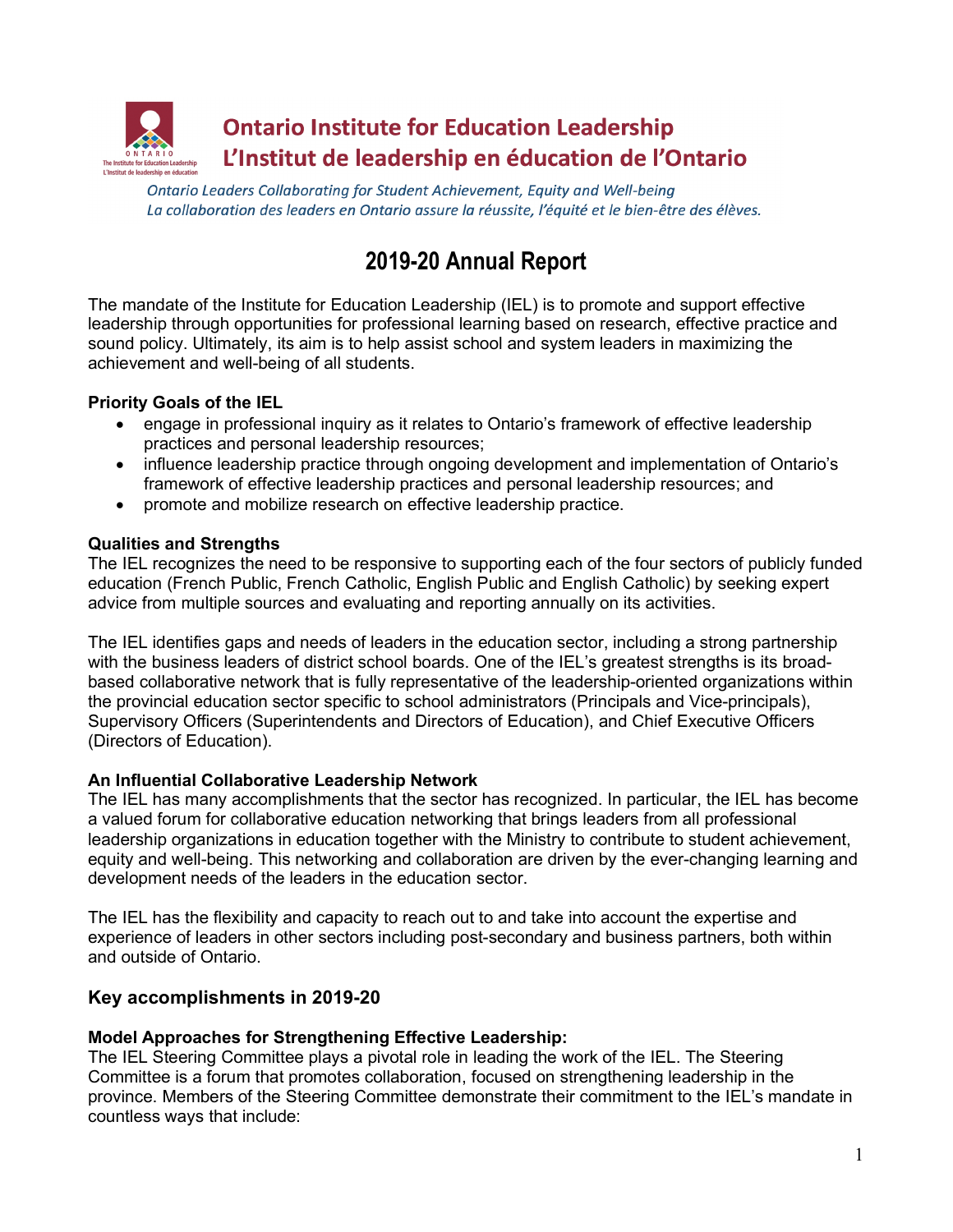- volunteering time to set Steering Committee meeting agendas;
- participating in formal meetings scheduled annually; and,
- contributing significant time in between formal Steering Committee meetings to committee work focused on communications, deepening the implementation of the Ontario Leadership Framework (OLF), finance, sessions for newly appointed supervisory officers, seminars for newly appointed principals and vice-principals and professional inquiries (Leader as Coach and Well-being for Leadership).

During the 2019-20 year the IEL Steering Committee held six meetings, five that were virtual using a Zoom platform and one face-to-face. During this time, the IEL has grown its capacity to promote collaboration and networking using a virtual format and has become a functional approach for building provincial leadership capacity through virtual learning.

# **Professional Inquiry: Building School and System Leader Capacity**

Leader as Coac[h:](https://www.education-leadership-ontario.ca/en/resources/collaborative-learning-model/leadership-coach)

• The IEL *[Leade](https://www.education-leadership-ontario.ca/en/resources/collaborative-learning-model/leadership-coach)r as Coach* cycle of inquiry resulted in resources that are posted on the IEL website. The IEL Steering Committee will continue to promote these rich resources and make explicit connections with other resources on the website and to add materials such as those that districts have produced. In addition, the IEL will respond to satisfaction survey data which indicates types of changes and revisions needed to the *Leader as Coach* section of the website. The IEL continues to promote and mobilize *Leader as Coach* resources through social media channels.

Well-being for Leadershi[p:](https://www.education-leadership-ontario.ca/en/resources/collaborative-learning-model/well-being-leadership)

- The IEL *[Well-being for](https://www.education-leadership-ontario.ca/en/resources/collaborative-learning-model/well-being-leadership) Leadership* Facilitation Committee has established a working definition of well-being for leadership that includes five domains of well-being which serve as the foundation for this inquiry. Data obtained through a Thoughtexchange [question has i](https://www.thoughtexchange.com/)nformed the IEL's next steps.
- Based on the results from the exchange, three major themes were identified:

#### **1. Building Capacity**

- $\circ$  Individual Well-being Starting with Ourselves and Others
- o The Power of Vulnerability and Belonging (Brené Brown)
- o Daring leadership assessment
- o Strengthening the Ontario Leadership Framework's elements related to the Personal Leadership Resources (PLRs) – social, psychological and cognitive
- **2. Collaboration and Communication**
	- focus on self-awareness, having courageous conversations, giving and receiving feedback, team-building.

#### **3. Leading during a Time of Work Intensification**

- $\circ$  Work Environments supporting virtual working and learning environments
- $\circ$  Staffing sharing data collected with decision-makers
- $\circ$  Flexibility achieving work and life balance
- Resource to support leaders in strengthening their own well-being and that of others was created. The Building Capacity [presentation](https://www.education-leadership-ontario.ca/en/resources/collaborative-learning-model/well-being-leadership) includes slides, detailed notes and instructions.

Professional Learning Sessions for Newly Appointed Supervisory Officers:

- The IEL offered two virtual professional learning sessions to newly appointed Supervisory Officers (November  $6<sup>th</sup>$ , 2019 and February 27<sup>th</sup>, 2020) and planning is underway for three sessions in 2020-21. A planned third session in 2019-20 was cancelled due to the COVID-19 pandemic.
- Themes of these sessions were: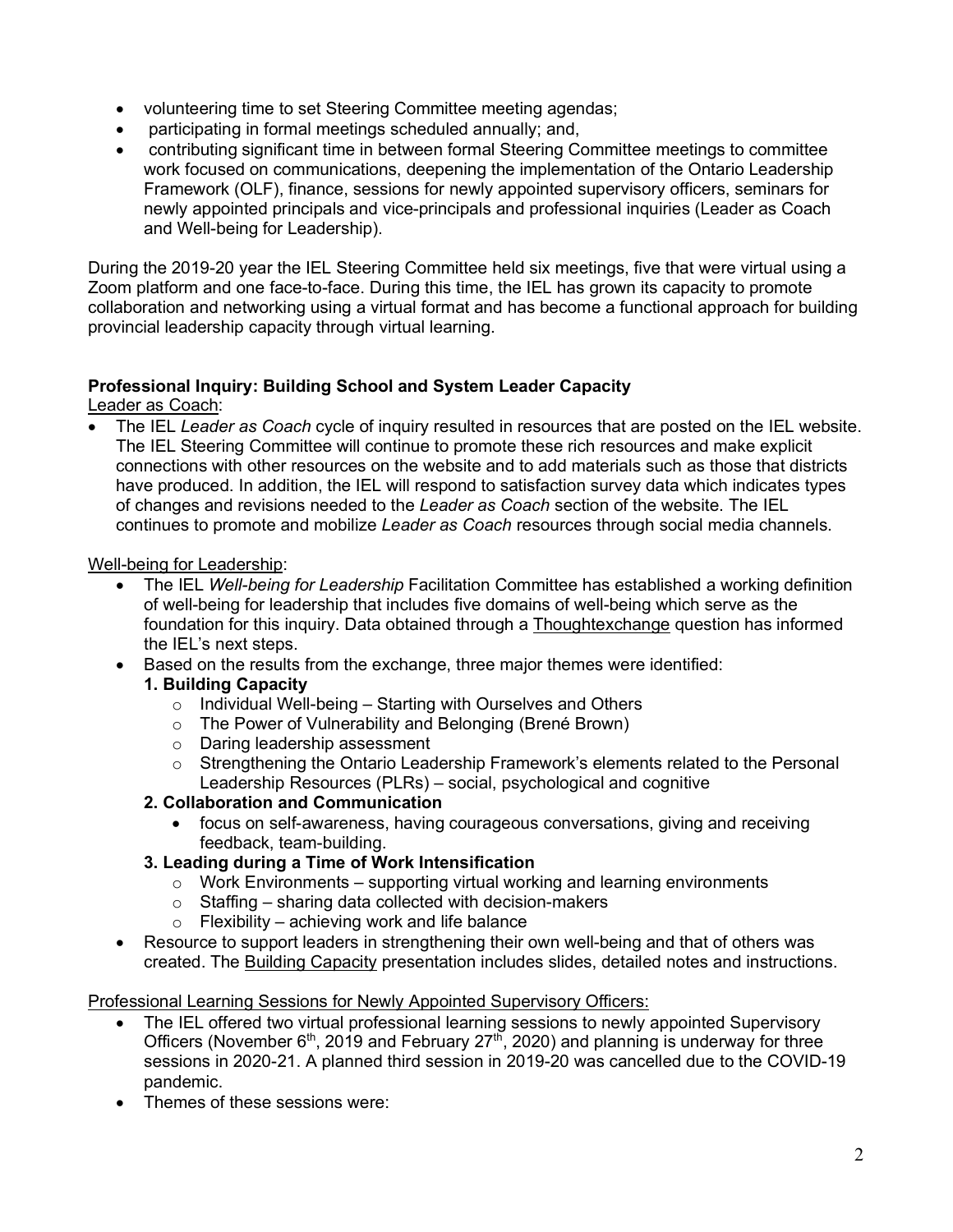- § During the first session, Supervisory Officers (SO) participated in a conversation with the Deputy Minister and the Assistant Deputy Ministers about roles and priorities for the upcoming year. Supervisory Officers discussed the relevance of their messages to system leadership in their context. They also had the opportunity to discuss challenges and/or opportunities that these priorities might present to system leaders.
- § The February 27th session theme was: *The SO's influence in supporting student achievement, equity and well-being in schools and districts.*
- This IEL-sponsored professional learning program continues to be a collaborative undertaking between the IEL, the Ministry and the Supervisory Officers' professional associations. This is an important offering that strengthens relationships. Its priority is to focus on people and on leaders and on their leadership. It brings together system leaders in a context that promotes learning with and from each other about real-life issues in schools and districts.
- 2020-21 session dates are Thursday, November  $12<sup>th</sup>$ , 2020, Thursday, January 28<sup>th</sup>, 2021 and Wednesday, March 31<sup>st</sup>, 2021 from 9:30 a.m. to 11:00 a.m.

# New Administrators' Seminar:

- Another example of the IEL's direct and timely support of leaders is the IEL's New Administrators' Seminar which is an annual three-session professional learning initiative for newly appointed Vice-Principals and Principals.
- This seminar provides participants with the opportunity to build a network with their colleagues across the province.
- Three New Administrators' Seminar were offered in 2019-20:
	- $\circ$  George Couros Being a Transformational Leader and Learner, Innovate Inside the Box
	- o Andrew Miki Starting with Self-Care, Put your own oxygen mask on first
	- o Louise Moreau Leadership for Improved Mental Health and Well-Being
- Planning is underway for the sessions scheduled to take place in 2020-21.

# **Promoting Collaborative Professionalism**

The IEL continues to add value to the Ministry's priorities as an essential professional forum of education leaders. In this role the IEL provides the Ministry with input and expert advice on the development and implementation of key Ministry leadership initiatives from a school and system leadership perspective.

- Deepening the Implementation of the Ontario Leadership Framework (OLF):
	- $\circ$  The IEL continues to play a dominant role in ensuring the implementation of the OLF resulting in impact that has been evident provincially. Beginning in the fall of 2019, with the guidance of Dr. Kenneth Leithwood, Leadership Advisor to the IEL, the IEL has designed an action plan for deepening the research and implementation of the OLF. This action plan focuses on deepening research and implementation of key domains of the framework to include student achievement, equity and well-being.
	- o This plan includes designing interactive online tools that help users make direct and easy connections with the evidence that underpins the leadership practices and personal leadership resources (PLRs) of the OLF all with the goal of strengthening school and system leadership.

#### **Assessing the Impact of the IEL**

Communicating the IEL's value-added impact to stakeholders:

• The IEL identifies needs of leaders in the education sector, including a strong partnership with the business leaders in school districts. Association representatives promote the IEL when meeting with various stakeholder groups.